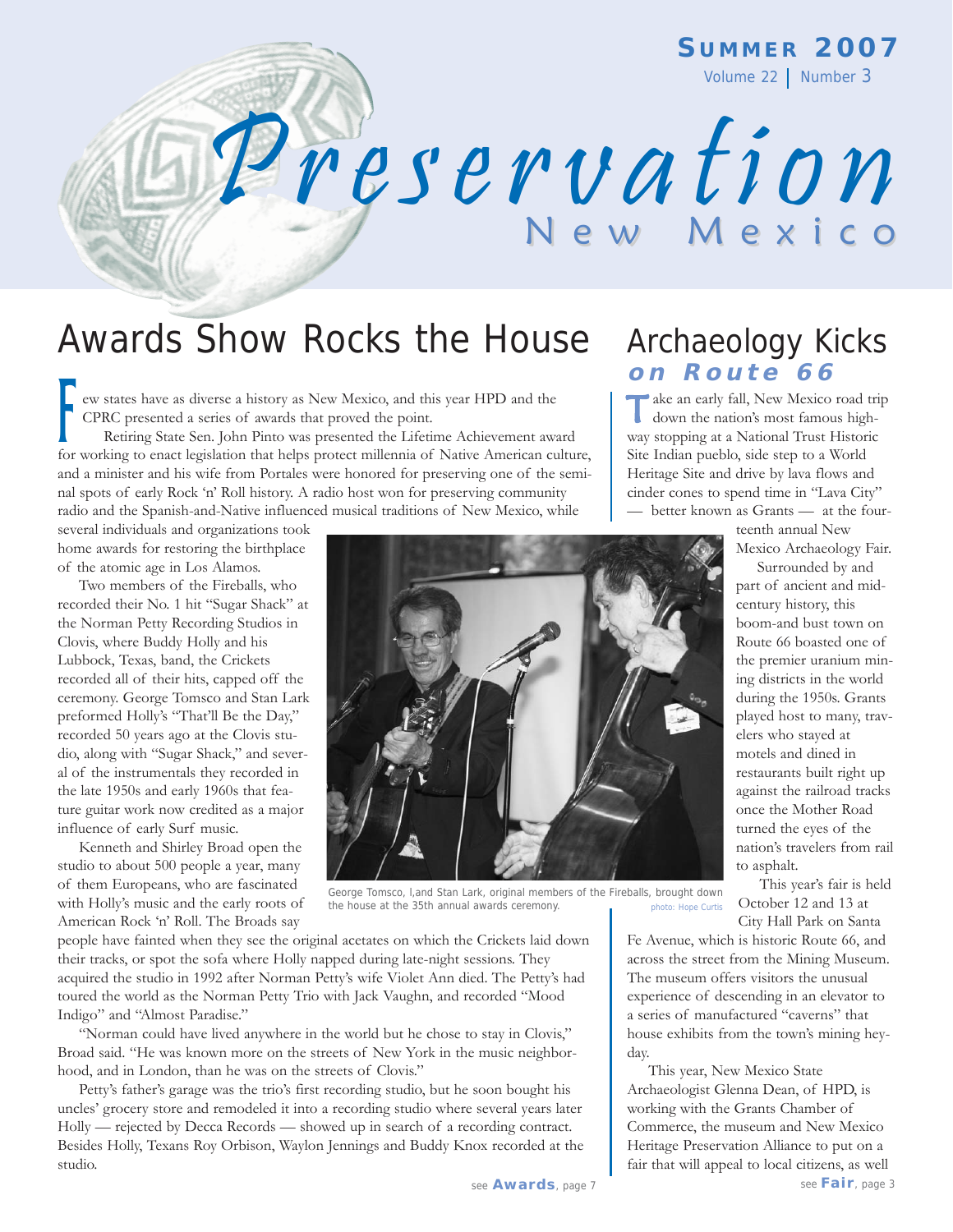HISTORIC PRESERVATION DIVISION Volume 22 | Number 3

*Preservation New Mexico* is published bimonthly by the New Mexico Historic Preservation Division, Department of Cultural Affairs. *Preservation New Mexico* is edited, designed and produced by Tom Drake, HPD Public Relations. Readers are invited to submit information and articles for publication. On request, *Preservation New Mexico* is available electronically, and on the HPD website: *www.nmhistoricpreservation.org*.

Send photographs, stories and ideas via email to Tom Drake, *tom.drake@state.nm.us*., or phone him at: 505-827-4067.

This publication is financed with federal funds from the National Park Service, U.S. Department of the Interior and other sources. The contents and opinions do not necessarily reflect the views or policies of the Department of the Interior.

For MEXICO<br>
CON DIVISION<br>
EW MEXICO<br>
comber 3<br>
consignation of Cultural<br>
Mexico is edited,<br>
Historic<br>
Mexico is edited,<br>
flom Drake, HPD<br>
for publication.<br>
Ew Mexico is avail-<br>
the HPD website:<br>
morg.<br>
es and ideas via e-<br> HPD programs receive federal financial assistance for identification and protection of historic properties. Under Title VI of the Civil Rights Act of 1964, Section 504 of the Rehabilitation Act of 1973, and the Age Discrimination Act of 1975, as amended, the U.S. Department of the Interior prohibits discrimination on the basis of race, color, national origin, disability or age in its federally assisted programs. If you believe you have been discriminated against in any program, activity, or facility as described above, or if you desire further information, please write to: Office of Equal Opportunity, National Park Service, 1849 C Street, N.W., Washington, D.C. 20240.

New Mexico Historic Preservation Division Bataan Memorial Building 407 Galisteo, Suite 236 Santa Fe, NM 87501

# **in this issue**

- Summer 2007
	-
- Awards Rock The House
- Archaeology Fair on Route 66
- 2 What's Happening at HPD
- 3 Federal Preservation Funding Increase?
- 2007 Awards
- 6 New State Preservation Loans and Grants
- 6 Conrad Hilton's Hotel Returns Center Stage
- 8 Summer Calendar

# happenings at hpd

#### Reprieve for World Heritage Site

Cimarex Energy has decided not to pursue drilling two natural gas wells on state land within site of the Chaco Culture National Historical Park visitor center and one mile from Fajada Butte, the famed "sun dagger" site, where light and shadows tracked the cycles of the sun and moon for centuries.

In a statement, Cimarex said it would indefinitely postpone pursuit of natural gas leases on Sections 32 and 36 State Land Office lands because of concerns from environmentalists and preservationists over potential harm to what many regard as the ultimate Ancestral Puebloan site.

"We feel our resources are presently better spent in areas that minimize concerns regarding that area of Chaco Cultural National Historic Park," said Mike Wolfe, Cimarex regional land manager.

SLO considered the leases because proceeds from energy and mineral leases on state lands fund public education. HPD was party to consultations among SLO, Cimarex and the National Park Service. HPD will continue to work with the New Mexico Congressional Delegation and the State Land Office to develop a zone that protects resources within and outside park boundaries and the World Heritage Site.

#### Preservationists from Kosovo Visit HPD and Monuments



HPD and State Monuments met with architects and preservationists visiting Santa Fe from Kosovo, May 25. HPD SiteWatch coordinator Phil Young said that just as artifacts are surreptitiously removed from Eastern European countries, so too are resources from New Mexico and the Southwest. The visitors explained that 800,000 artifacts were taken from their National museum, and asked for support in their efforts with UNESCO to return them. State Monuments Director Ernesto Ortega and Richard Reycraft joined HPD's Dedie Snow and Tom Drake, who organized the visit through the U.S. State Department.

#### ARMS's Dedie Snow and CPRC's Mac Watson Win Awards



HPD archaeologist Cordelia Snow and CPRC member Mac Watson won City of Santa Fe Heritage Preservation Awards at the city's May 17 ceremony. Snow was honored for her "many

years of commitment to historic research and archaeological investigation," in an award presented by Stephen Post, of DCA's Office of Archaeological Studies, in behalf of the city's Archaeological Review Committee. Watson was part of a team that restored "Miraflores," or the Judge Reed Hollomon House, on Grant Avenue. In his acceptance speech, he urged the audience to use HPD's tax credit program, and said he wished he'd known about it when the Miraflores project was being planned.

#### Reburial Grounds Established Under New State Law

State Sen. John Pinto, D-Tohatchi, and State Rep. Roger Madalena, D-Jemez Pueblo, worked closely with HPD State Archaeologist Glenna Dean and Deputy Director Sam Cata to establish a reburial ground for human remains that are inadvertantly discovered in the course of development and other activities.

The bill sets aside \$150,000 for HPD and the Department of Indian Affairs to establish reburial grounds as an appropriate and respectful means of handling human remains and associated funereal objects from unmarked burials.

Already, Dean and Cata, who is HPD's tribal liaison, are part of a working group with Indian Affairs and the Tribal-State Work Group on Repatriation and Sacred Places that will recommend rules for handling the remains and establish reburial procedure for those already housed in state collections.

Governor Richardson signed the reburial act in April, which also requires the state to consult with Indian nations, tribes and pueblos to ensure the protection of ancestral remains and items.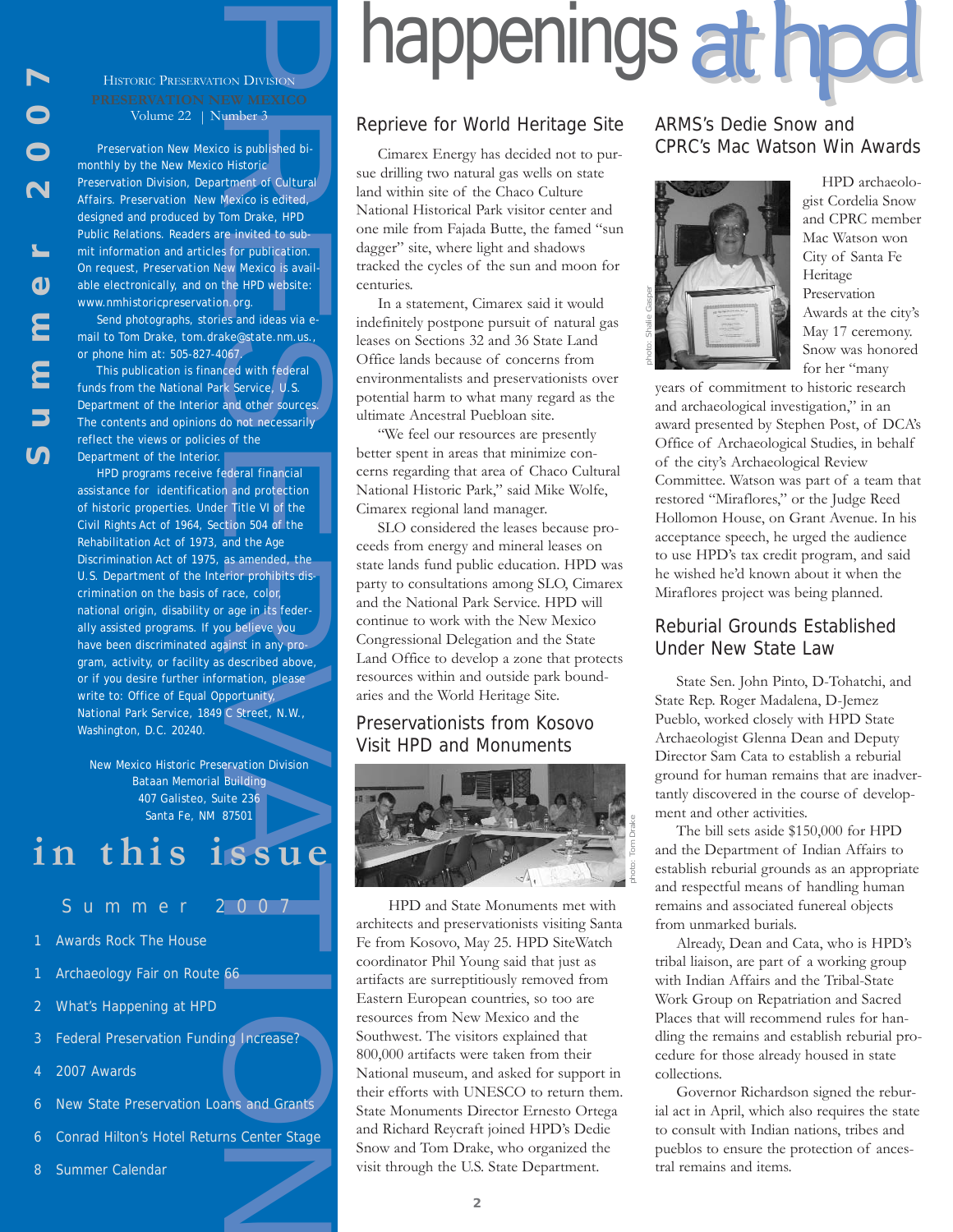### Major Preservation Funding Increase Before Congress



Funding for the nation's SHPOs would increase to \$45 million, a \$10 million increase over the Bush administration's proposal for next year, and \$5 million more than initially recommended by a House committee, under a pro-

Representative Chandler

posal by U.S. Rep. Ben Chandler, D-KY. "The State Historic Preservation

Offices are the backbone of our country's historic preservation program," Chandler said. "They are the first point of contact that individuals, local governments, nonprofits and federal and state agencies go to with questions regarding historic preservation and resources."

Chandler's proposal was approved in May by the House Appropriations Subcommittee, which initially recommended \$40 million, and marked the first increase following years of flat funding.

"This is an unprecedented increase, much needed and richly deserved," said Nancy Schamu, executive director of the National Council on State Historic Preservation Offices, in expressing gratitude on behalf of the nation's 50 preservation offices and those headquartered in U.S. territories and the District of Columbia.

New Mexico SHPO Katherine Slick said HPD would receive an additional \$160,000 in federal funds under Chandler's proposal. A portion of it could be used to fund part of the \$100,000 in grant requests HPD had to leave unfunded in 2007 since only \$37,000 was available for requests.

"With Congressional support of Congressman Chandler's proposal we could make substantial progress in developing a more complete picture of New Mexico's past and how it fits into current economic and cultural trends," she said

Deputy SHPO Jan Biella said steppedup oil-and-gas exploration in southeastern New Mexico presents an opportunity to develop cultural surveys focused on industry development, and the resulting settlements, towns and cities that were built to support it. HPD also would have additional

# Archaeology Fair in Grants



as to those traveling through some of New Mexico's most historic lands to get there. Just one hour west of Albuquerque and an hour east of Gallup, Grants is minutes away from Acoma Pueblo, known as Sky City and home to one of New Mexico's oldest Spanish churches, San Estéban del Rey, a National Historic Landmark. Laguna Pueblo and Canyoncito Indian Reservation are nearby and motorists will drive by miles of solidified black lava that forms El Malpais National Monument, home to the Ice Cave with its seemingly blue and green ice inside Bandera Volcano. Chaco Culture National Historical Park, a World Heritage Site, is an hour north, and the first national monument ever declared in New Mexico, El Morro, is 40 miles away.

"Not only will the fair provide live demonstrations of the practices of our ancestors, and information on local archaeology and history, but its location amidst so much natural and cultural history makes this year's fair worth planning a weekend

funds for New Mexico's eight CLGs.

Increases would benefit the nation's Tribal Historic Preservation Offices with \$6.5 million, a boost from the administration's proposed \$3.9 million. Three THPOs currently operate in New Mexico, and HPD is assisting five pueblos to gain the status.

Save America's Treasures funding would increase by \$10 million over the administration plan and Preserve America would remain at \$10 million, as originally pro-

### from page 1 **October 12 & 13**

trip around," Dean said.

Fairgoers can expect 40 exhibitors, some chipping arrowheads out of stone, others dying yarn with plants or squashed insects, others building coiled pots out of clay while some chop a tree in half with a stone axe. The fair begins Friday afternoon, when typically, local school children visit the fair with their classmates and return the next day with parents and friends in tow.

Many of the exhibitors are professional archaeologists employed by the state. They share their knowledge of the past and traditional practices on a "busman's holiday," while other exhibitors are members of genealogical, historical or scientific groups eager to share the many aspects of local and state history. Also this year, HPD's SiteWatch program tentatively has scheduled a two-day conference in Grants for its 12 state chapters, coinciding with the fair.

Dean has coordinated the fair for nine years, taking it on the road to Clayton in 2006 and previously to Artesia, Aztec, Tucumcari, Silver City, Santa Fe and Albuquerque. Each year the fair adjusts its theme to the new location, this year emphasizing the multifaceted history of Grants. As the Grants Chamber website points out, "everything starts with a hole in the ground," be it archaeology or mining. Archaeology brings thousands of years to light while Grant's railroad history, logging, ranching, and uranium mining still are viable.

Food and beverages will be available from on-site vendors, and parking plentiful. Fair hours are noon to 5 p.m., Friday and 9 a.m. to 5 p.m., Saturday. The free fair is a major outreach component of HPD. Persons wishing additional information can contact Dean at glenna.dean@state.nm.us or 505-827-3989.

#### posed.

Chandler is a member of the Appropriations Subcommittee on the Interior and the Environment, which has funding authority over the National Park Service's Historic Preservation Fund. He is also a member of the Congressional Historic Preservation Caucus. Preservationists and others should contact the congressman's office with their support: 202-225-2122.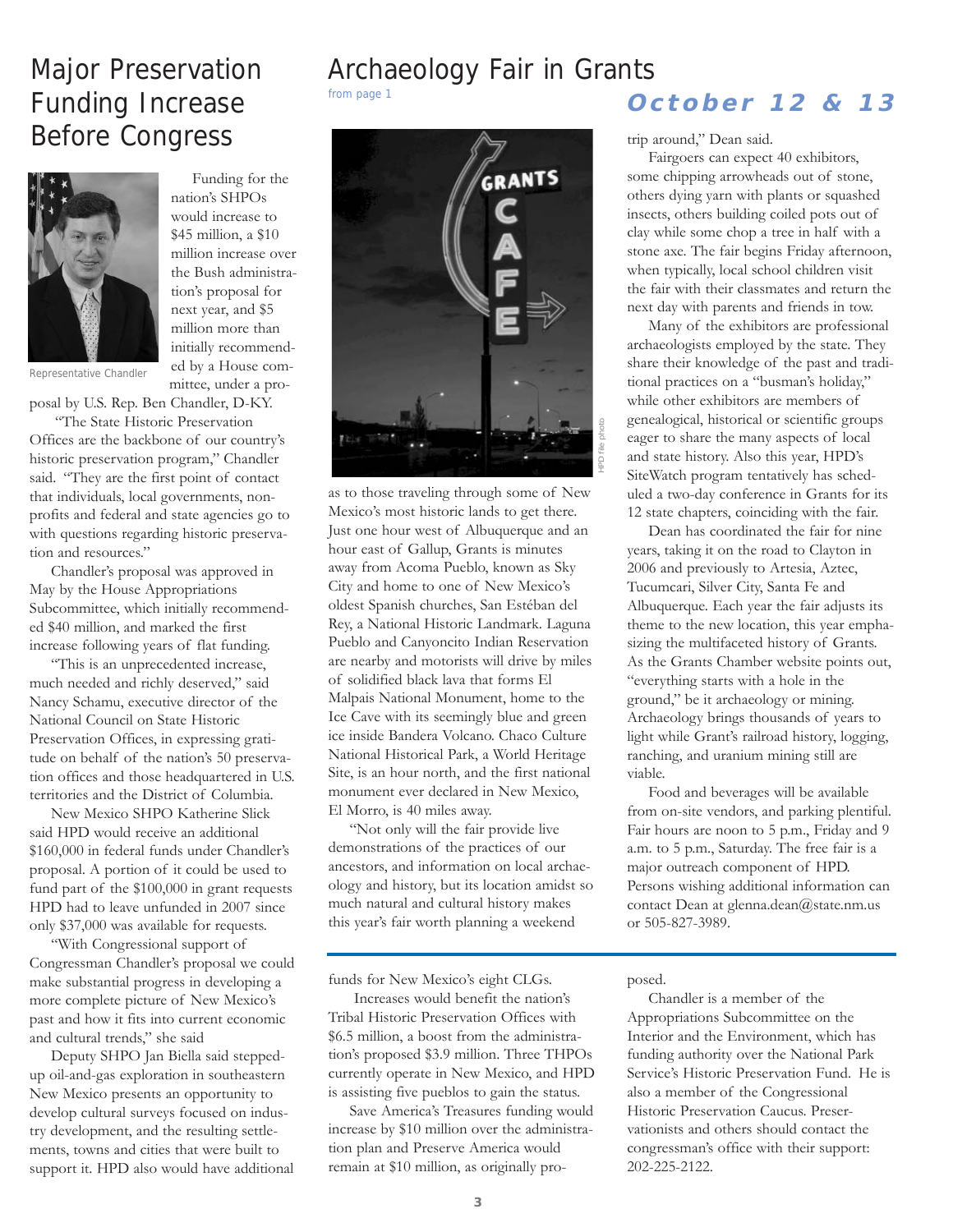





ecretary of State Mary Herrera (top left) presents, and Rep. Thomas Garcia (l) accepts for Sen. John Pinto (pictured above) the Lifetime Achievement Awa Pinto was unable to attend.

DCA Secretary Stuart Ashman congratulates Shirley and Kenneth Broad on their award.







At left, Tim Church and Chad Burt, of Fort Bliss; Dr. Durwood Ball (above) accepts his award; and (below) Graciela Tome, Elaine Bergman and Richard Martinez.



#### **Lifetime Achievement**

**State Senator John Pinto** has served eight terms in the New Mexico Senate, and advanced legislation that improved technology on Indian lands and preserved tribal heritage, not only in his native Four Corners area but statewide. Pinto grew up in a family of shepherds, became a Navajo code talker in World War II, and has been active in nearly all aspects of Navajo Nation tribal government since 1950. He was elected to the McKinley County Board of Commissioners in 1972 and the State Senate in 1977 where he has served for 30 years.

"He is a living treasure of the Navajo Nation and the state," said CPRC Vice-Chairperson Dr. Beth O'Leary. "He has been preserving the Navajo language for the world ever since he was a code talker during the war."

Although Native peoples in New Mexico could not vote in the state until 1953—nationally, in 1965—more than 3,600 Indian men served in World War II, and Navajo tribe members took part in every U.S. Marines assault in the Pacific from 1942 to 1945. Senator Pinto was among the code talkers who used the Navajo language to scramble military messages in a way the Japanese never could decipher. Yet, back home the Navajo were denied the right to speak their language in Bureau of Indian Affairs boarding schools.

Senator Pinto not only worked to give the Navajo the right to vote, but was essential in awarding code talkers with the Silver Congressional Medal of Honor in 2001. He has worked on several projects to record the code talker's history.

#### **Heritage Organization**

**Kenneth and Shirley Broad** received the award for curating the Norman Petty Recording Studios (please see cover story)

#### **State Historian's Award for Excellence in Heritage Scholarship**

*The New Mexico Historical Review* has published articles of scholarly research on New Mexico and the Southwest for 81 years. Dr. Durwood Ball, editor since 2000; and Dr. John Porter Bloom, of Las



Cynthia Kelley, John Isaacson, Ellen McGehee and Ed Crocker for V-Site. Secretary Ashman and SHPO Kak Slick present.

Cruces, whose father, the late Lansing B. Bloom was one of the original editors of the publication, accepted awards in Santa Fe. Founded in 1926, the publication is one of the oldest and most distinguished regional journals in the western United States. The University of New Mexico Board of Regents controls the imprimatur of the *New Mexico Historical Review* and publishes the journal as a service to the citizens of New Mexico.

#### **Archaeological Heritage**

**Fort Bliss, Directorate of the Environment** for exemplary archaeology and research at the John Hendrick site, a pueblo village excavated on the military base. Receiving awards were Fort Bliss officials and archaeologists Vicki Hamilton, Brian Knight, Director Keith Landreth, Chris Lowry and Sue Stitton; and from Geo-Marine, Inc., of El Paso, Texas, Tim Graves, Myles Miller and Chad Burt. Archaeology and ensuing research was commended for being among the most thorough of the last two decades. It uncovered new information on the Jornada

Mogollon culture in the face of military deadlines to train thousands of new troops on culturally sensitive land at Fort Bliss.

#### **Architectural Heritage**

**The Historic Santa Fe Foundation** for the restoration and stabilization of the Tudesqui House on East De Vargas St., in Santa Fe. Considered one of the oldest houses in the Capital City, it dates at least to 1841, when successful Italian businessman Roque Tudesqui owned it. Receiving awards were the foundation's Elaine Bergman, Charles Coffman, Richard Martinez and Hope Curtis. The recent restoration is



the foundation's most ambitious projects to date. Michael Brasher with SHPO Slick and Beth O'Leary

Beginning as an upgrade to mechanical systems and to conserve the windows, it soon included the entire interior and the repair of saturated adobe walls and termite-infested wood.

**The restoration of the V-Site of the Manhattan Project** in Los Alamos not only challenged notions of what should be preserved, but also how to go about it. V-Site is where the Trinity device and "Fat Man" bomb were assembled and later detonated over Nagasaki, an act credited with ending World War II and commencing the atomic age. At one time slated for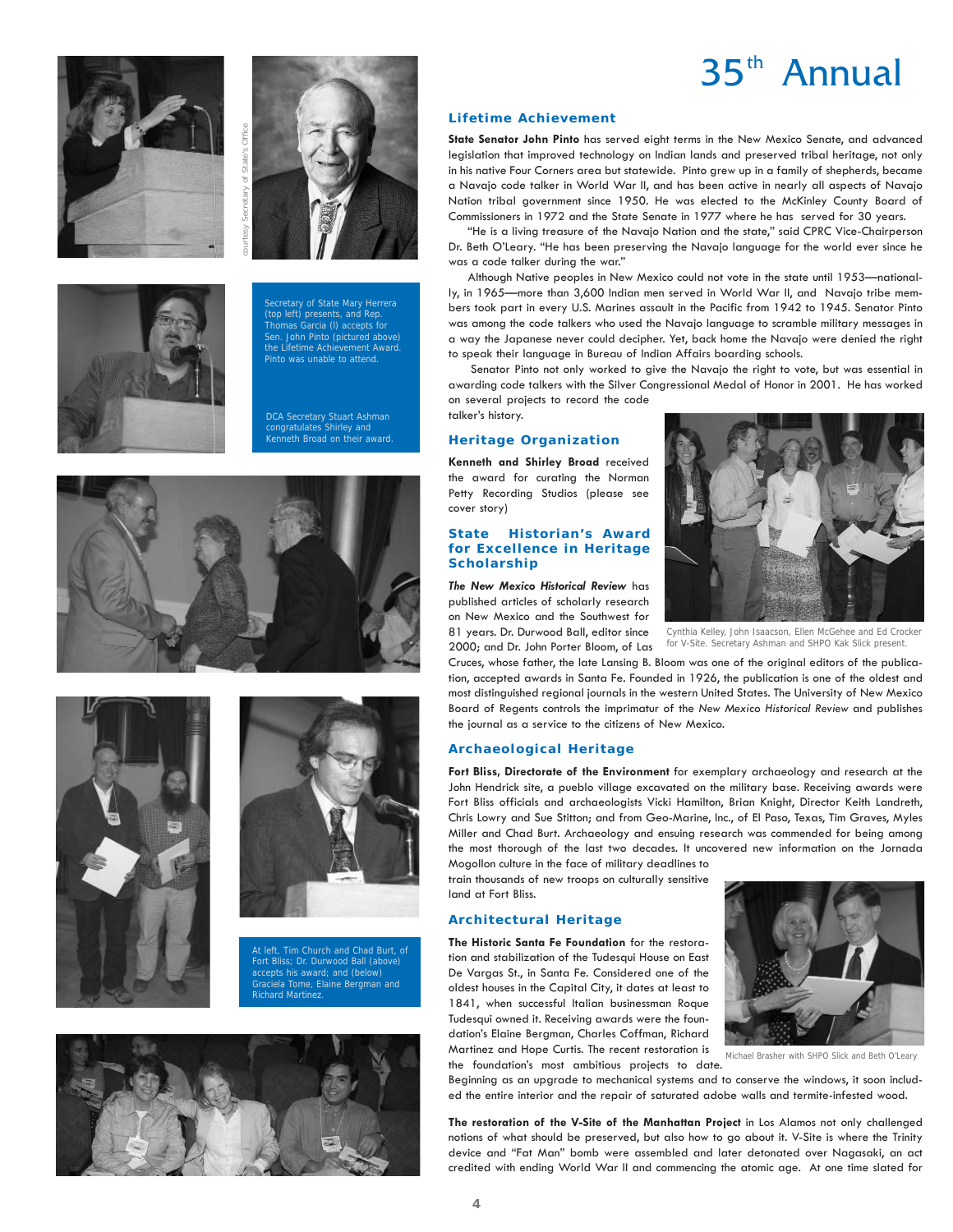## Heritage Preservation Awards



demolition, the Atomic Heritage Foundation, Los Alamos National Laboratory, HPD and New Mexico Heritage Preservation Alliance worked to preserve V-Site. The restoration of the High Bay building, the only V-Site building left standing after the 2000 Cerro Grande forest fire, was completed in 2006. Honored were John Isaacson and Ellen McGehee, of LANL; NMPHA; Jenifer Johnson, of the U.S. Department of Energy; Atomic Heritage Foundation Executive Director Cynthia Kelley; John Fowler, executive director of the Advisory Council on Historic Preservation, both based in Washington, D.C.; Crocker Ltd, of Santa Fe, principals Ed Crocker and Jonah Stanford; and J.B. Henderson Construction, Inc., of Los Alamos, principals Paul Inglat and Fred Schneider.

**The rehabilitation of the New Mexico Public Welfare Building** won as much for preserving architectural details as it did for employing innovative, energy-savings devices. Once the Villagra, and now the Paul

Bardacke Attorney General Complex in Santa Fe, it was the first restoration in New Mexico to be certified at the gold level of energy efficiency by the national Leadership in Energy and Environmental Design, or LEED, system employed by the U.S. Green Building Council. Presented awards were George Woods, of Conron and Woods Architects, of Santa Fe; Valerie Walsh, of LEED Management Services, of Lafayette, Colo.; John Wheeless, of the state Property Control Division, in Santa Fe; Hugh McRae,



of Cameron construction, Inc., of Santa Fe; and Arturo Jaramillo, of the state General Services Dept.

#### **Individual Achievement**

**John Fryar,** a retired special agent with the Bureau of Indian Affairs, for the preservation of antiquities by leading the fight against black-market trade of Native American artifacts and cultural

patrimony. Fryar, an enrolled member of Acoma Pueblo, has spent 30 years of his professional and personal life preserving New Mexico heritage. His work led to numerous indictments and convictions of looters, and he is especially noted as lead agent in Operation Breaklink, which recovered sacred objects stolen from the Acoma, Zuni and Hopi pueblos.

**Michael Brasher,** of KANW-FM, public radio in Albuquerque. As general manager and the host of NPR affiliate KANW's popular Saturday morning show that features New Mexico music often dedicated to listeners, Brasher has worked for 35 years to preserve community radio with authentic New Mexico flavor. He has developed programs such as "Aspectos Culturales," which educates listeners about the state's culture, and the more topical "Concerning New Mexico," hosted by Jorja Armijo. KANW is the oldest FM radio station in New Mexico, and is operated by Albuquerque Public Schools.

#### **Heritage Publication**

*Ayer y Ahora, Yesterday and Today***,** a collection of oral histories from northern New Mexicans was published by Free River Press in 2006. The anthology documents a period of the state's history when Spanish was more commonly spoken and cultural traditions, that until 50 or 60 years ago, were routinely practiced by Native Americans and Hispanics in the state. In recent years, some of those traditions are again being embraced, and chronicling them aids in their preservation. Awards were presented to Robert Wolf, of Decorah, Iowa , editor and director of Free River Press; Owen Lopez, of the McCune Charitable Foundation, of Santa Fe; Carmen Chavez-Lujan, of the Santa Fe Division of Senior Services, and Carmen Chavez-Lujan, of the Santa Cruz Senior Center.



Top right, Robert Wolff & (l) Carmen Chavez-Lujan; (r) SHPO Slick with John Fryar; below (l) Brian Knight; (r) Valerie Walsh; CPRC members Mac Watson, Beth O'Leary and Craig Hoopes













**photos: Hope Curtis & Donna Quastoff** photos: Hope Curtis & Donna Quastof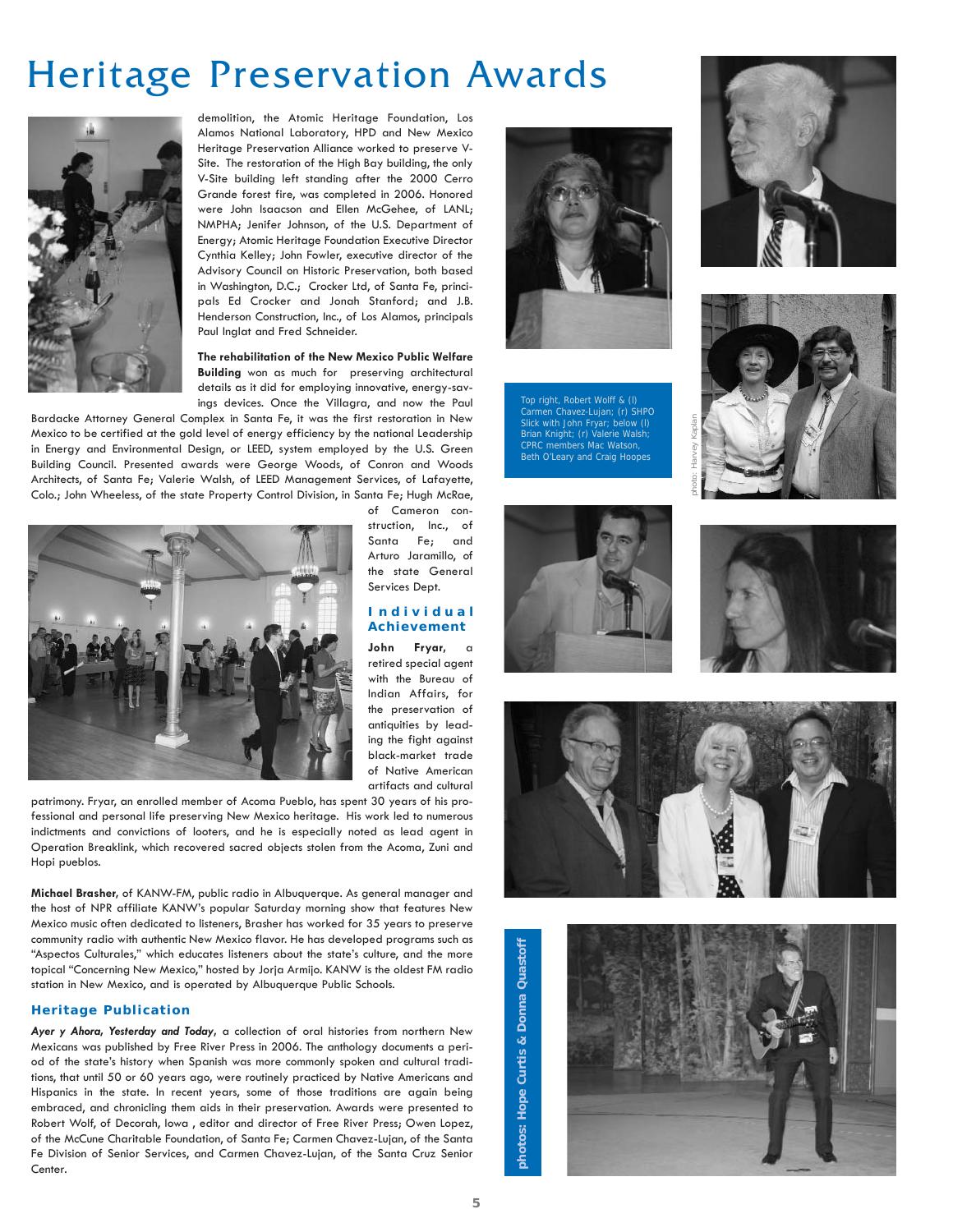### Increased Funds Available for Preservation Work Starting this Summer

ore than \$175,000 in new funding **M** ore than \$175,000 in new funding<br>for preservation becomes available through HPD this summer in loans and grants, and lays the groundwork for ongoing preservation funding in future years.

HPD received a \$100,000, one-time legislative increase to complete loan applications during the fiscal year ending June 30, 2008, with the owners of eligible historic properties seeking to restore, rehabilitate and repair homes and commercial buildings. The loans have five-year terms, a fixed, 3-percent interest rate, and are made in conjunction with other lenders.

HPD's loan specialist Dorothy Victor is contacting communities and past applicants who were unable to complete loans previously. HPD urges interested persons to contact her at 505-827-3992, or dorothy.victor@state.nm.us.

The increase was sponsored by Sen. Mary Jane Garcia, D-Doña Ana, who along with several legislators, took active interest in various preservation issues during the 2007 session.

"The 2007 legislative session was good to preservation with several initiatives passed by the Legislature and signed by Governor Bill Richardson that make available new funding for local preservation initiatives," said State Historic Preservation Officer Katherine Slick, director of HPD.

#### **New Loan Fund**

More loans become available with the MainStreet Revolving Loan Act sponsored by Rep. Daniel Silva, D-Albuquerque. The act sees HPD and New Mexico MainStreet facilitate commercial loans in designated MainStreet communities. It is a permanent, revolving loan fund overseen by a review committee of HPD, CPRC, MainStreet, the Department of Finance and Administration, Friends of MainStreet and a citizen member appointed by Governor Richardson.

After loan criteria and a review panel are established, \$50,000 will be available.

#### **More Grants Available**

A permanent \$25,000 state preservation grant fund has been created thanks to Sen. Richard Martinez, D-Española. It greatly assists HPD in meeting the growing demand for community grants. HPD each year sets aside part of its National Park



A presa, or diversion dam, off Embudo River controls the flow of water into the Junta y Cienega acequia in northern New Mexico.

Service funding for grants; the new state grants will enhance local preservation initiatives. Last year, HPD granted \$34,600, but had to turn down \$100,000 in requests.

"This year we will go back to past applicants and urge them to re-apply, improving chances to fund their proposed work in the future," said Deputy SHPO Jan Biella, whose HPD Services coordinates grant programs. Persons interested should contact grants coordinator Shalie Gasper at shalie.gasper@state.nm.us, or 505-827-8494, regarding the fall grant cycle.

#### **Acequia Grant**

The first state grant will produce a State and National Register nomination of Acequia de Chamita, said to be the first acequia built by the Spanish when Don Juan de Oñate in 1598 rechristened Ohkay Owingeh pueblo San Juan, and established it as the first northern capital of New Spain.

Running four miles, the acequia begins at the Rio Chama and empties back into the river above its confluence with the Rio Grande. A Senate memorial sponsored by Martinez called upon HPD and DCA to list the acequia in the Registers to help preserve its history, which began when Oñate called upon his men and 150 Ohkay Owingeh villagers to dig the irrigation system.

HPD will work with the community to develop a model acequia nomination that, see **Funds**, page 7

# Tax Credits

The top scientists working in New Mexico on the Manhattan Projectors Mexico on the Manhattan Project gathered there to await results of the Trinity test blast in July 1945; a month earlier David Greeenglass allegedly traded atomic secrets in one of its rooms eventually leading to his sister being condemned to the electric chair. The hotel's owner and builder Conrad Hilton honeymooned there with his glamorous wife, Zsa Zsa Gabor, and they attracted a coterie of Hollywood stars to what was Albuquerque's gathering place.

The old Albuquerque Hilton was the epicenter of social and Democratic political life in the Duke City. And, it is the last survivor of the city's three great southwestern hotels along with being the first modern high-rise hotel erected in New Mexico. Its residential tower was built in the International style using a site plan that resembles a seminal piece of Modernist architecture, the Lever House in New York. But its two-story lobby, and ballroom, banquet room, shops, restaurants and bars are detailed in Spanish Pueblo and Territorial revival accents that ground it firmly to traditional New Mexico architecture and design traditions.

Renamed La Posada de Albuquerque when it first was rehabilitated in the mid-1980s using HPD-administered tax credits, new plans by current owner Gary Goodman would upgrade the hotel while preserving Hilton's attention to southwestern details. His personal touch drew the likes of Jimmy Stewart, Roy Rogers and Dale Evans and Lucille Ball.

Goodman, of Goodman Realty, beams with pride when sharing historic photos that show surviving architectural details. The foyers and lobby still feature muralist

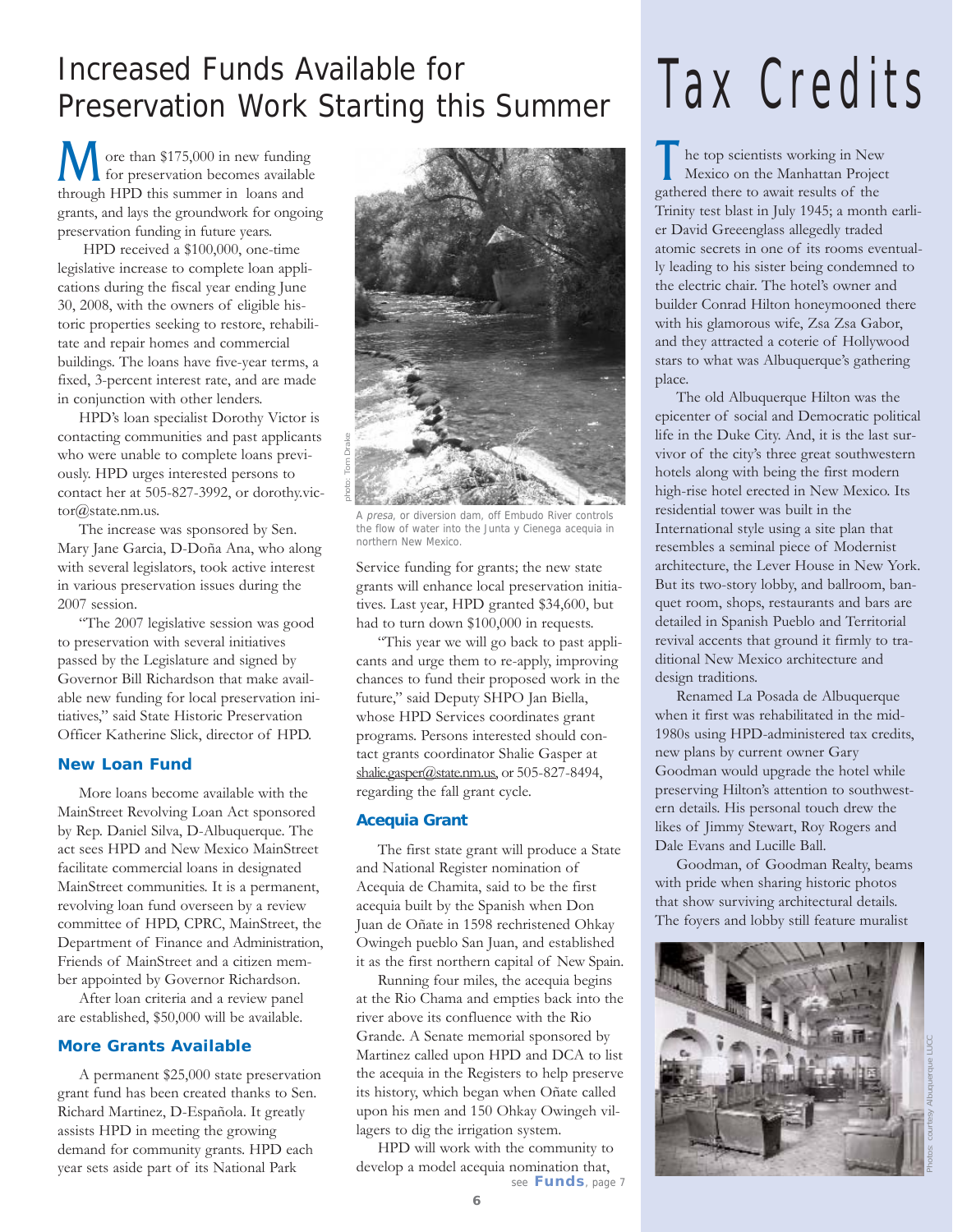



Photos show La Posada de Albuquerque ca. 1939 shortly after it opened. Below is the lobby.

Lloyd Moylan's depictions of Indian hoop dancers, settlers and cowboys; much of the original Spanish Colonial-style woodwork some with Pueblo Deco detailing—survives. Goodman wants the hotel's "Spanish roots" to show.

"This will be unique. There won't be another one like this in the country," he said.

The magnificent lobby's two-story ceiling once was filled in with office space, but re-opened in the first tax credit project, which won a 1985 Heritage Preservation Award.

Goodman's \$24-million overhaul of the building includes \$14.5 million of work eligible for federal and state historic tax credits. Approved for \$2.9 million in federal credits, including legal, tax, insurance and engineering fees, work preliminarily approved by the National Park Service includes new elevators and a heating-andair-conditioning system, replacement of plumbing, restoration of murals, gutting and re-sizing of guestrooms in a bid to attract high-end guests and expansion of the "Zsa Zsa Room" into a suite.

Replacing all windows in the 10-story residential tower with in-kind, aluminumclad wood-framed windows, and a creating a contemporary version of the once renowned La Copita Lounge also will be assisted by the credits.

Goodman's dream is to return the hotel to the limelight, making it a social headquarters and focal point of current downtown Albuquerque. The old Hilton once was stomping grounds to some of New Mexico's most powerful politicians who

#### Historic Hilton as Downtown Hub on the Horizon

— Tom Drake

gathered in La Copita Lounge around the late Gov. Clyde Tingley daily during the time he was a powerful city commissioner. Democrats favored the hotel over the Alvarado—demolished in 1969—where Republicans met. The Hilton was where John F. Kennedy and Lyndon Johnson stayed on their campaign trails.

"The rehabilitation hopes to be integral to revitalizing downtown Albuquerque, hence the high level of financial commitment from city government," said HPD tax credit specialist Harvey Kaplan, of the city's pledge of \$8.9-million in Industrial Revenue Bonds to help finance it.

"The city is lucky to have a developer with the commitment and resources of Gary Goodman," Kaplan said.

State tax credits are available to offset rehabilitation costs of up to \$50,000 per project by 50 percent. In the case of the Hilton, exterior work to clean, patch and in places re-stucco the façade and paint it to match the 10-floor residential tower are eligible. Restoring a series of second-floor French doors and wood casement windows also qualify for state tax credits.

Completion is set for next year when Goodman plans to open the hotel and its 107 rooms for guests. Hotel staffing will include 108 full-time and 26 part-time jobs while construction will employ 82 people.

The hotel opened in 1939 as one of the original hotels built by Hilton, who was raised in Socorro and began his career with four small hotels in Texas. At the height of his career he owned such landmark hotels as the Waldorf Astoria and The Plaza in New York, Chicago's Palmer House and the Sir Francis Drake in San Francisco.

Register coordinator John Murphey said will make it possible to develop old-time user's oral history and illustrate it, perhaps with panels depicting community cultural traditions. They could be displayed at Acequia Chamita Commission headquarters, and possibly travel to other communities working to preserve their acequias. **Funds from page 6** 

Acequia de Chamita still irrigates corn, wheat and barley fields and community gardens. It is relatively unchanged except for modern headgates. The acequia made possible "the spread of civil and social 'water democracy'," the memorial states.

### Awards

#### from page 1

Petty eventually moved productions to the Mesa Theater on Clovis's Main Street, but it is the former grocery store turned studio that was restored by Petty's widow "Vi" and Broad after she was contacted in 1986 by the BBC, which wanted to film part of a documentary on Holly at the old studio. Broad said they spent six months getting it ready, work that led to the tours he and his wife have conducted for nearly 20 years, largely for Holly fans from Germany, Australia and the United Kingdom.

The awards and reception held May 1 were the official beginning of Heritage Preservation Month, which this year honored the stewardship of New Mexico's three World Heritage Sites. Chaco Culture National Historical Park and its outliers in Aztec and at Salmon Ruins, Taos Pueblo, and Carlsbad Caverns National Park are the three sites selected by UNESCO for their universal cultural and natural heritage. The stewards and managers of the three sites were corporate sponsors of this year's poster, which ties the sites together, reflecting some of the landscapes and design elements traditional to New Mexico.

Communities embraced Preservation Month with approximately 69 events sponsored by 45 communities, organizations, parks and monuments, more than in any other year. Events were as far-reaching as special tours of Chacoan outliers in Aztec normally not available to the public to the Historic Santa Fe Foundation's annual Mother's Day tour of historic homes to reenactments of life in Raton during its early coal mining history.

For a complete wrap-up of this year's winners, see page 4.



When attending the May Advisory Council on Historic Preservation board meeting in Washington, D.C., SHPO Katherine Slick presented ACHP Executive Director John Fowler an award for the national organization's role in the V-Site restoration.